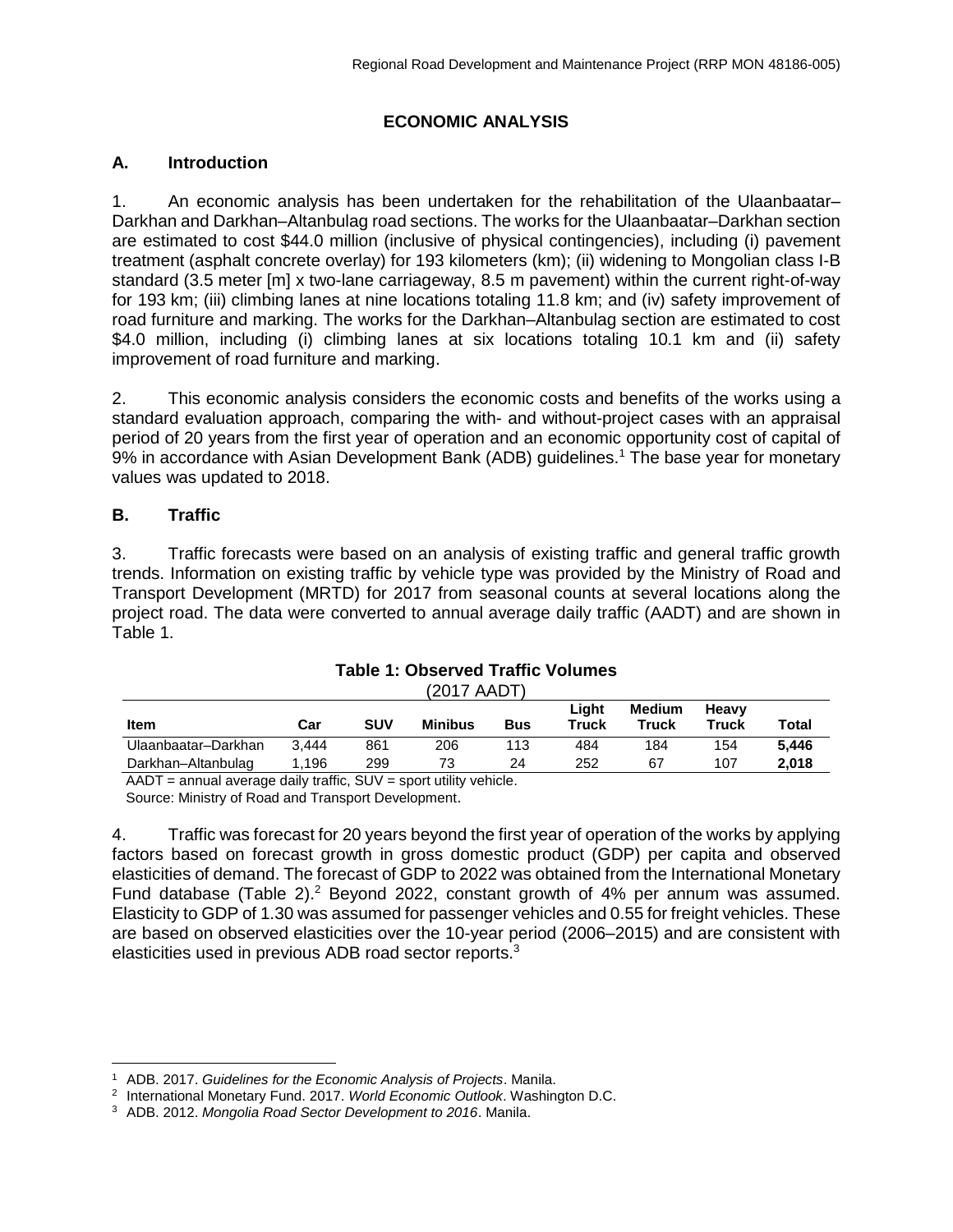| (% per annum) |                                               |      |      |      |      |      |   |      |  |  |
|---------------|-----------------------------------------------|------|------|------|------|------|---|------|--|--|
| 2017          | 2018                                          | 2019 | 2020 | 2021 | 2022 | 2023 |   | 2042 |  |  |
| (8.27)        | .06                                           | 7.45 | 5.30 | 5.90 | 8.46 | 4.00 | . | 4.00 |  |  |
|               | $i =$ negative, GDP = gross domestic product. |      |      |      |      |      |   |      |  |  |

## **Table 2: Gross Domestic Product Forecast, 2017–2042**

Source: International Monetary Fund. *World Economic Outlook*.

5. Vehicle occupancies and loadings were observed on recent traffic surveys in Mongolia. The average occupancy of cars (including sport utility vehicles [SUVs]) is 3.0, minibuses carry on average 3.0 passengers (plus driver), and buses 9.9 (plus driver). Trucks are 45% fully loaded, 7% partially loaded, and 8% empty.

### **Table 3: Forecast Traffic Volumes for Ulaanbaatar–Darkhan and Darkhan–Altanbulag**   $(ABAT)$

| Light<br><b>Medium</b><br>Heavy<br><b>SUV</b><br><b>Minibus</b><br>Total<br>Item<br>Truck<br>Truck<br>Truck<br><b>Bus</b><br>Car<br>Ulaanbaatar-Darkhan<br>966<br>231<br>127<br>509<br>2020<br>193<br>162<br>6,052<br>3,864 |      |       |       |     | AADI |     |     |     |       |
|-----------------------------------------------------------------------------------------------------------------------------------------------------------------------------------------------------------------------------|------|-------|-------|-----|------|-----|-----|-----|-------|
|                                                                                                                                                                                                                             |      |       |       |     |      |     |     |     |       |
|                                                                                                                                                                                                                             |      |       |       |     |      |     |     |     |       |
|                                                                                                                                                                                                                             |      |       |       |     |      |     |     |     |       |
|                                                                                                                                                                                                                             | 2030 | 6.535 | 1.634 | 391 | 214  | 638 | 243 | 203 | 9.857 |
| 2040<br>338<br>776<br>295<br>617<br>247<br>15,164<br>10.313<br>2.578                                                                                                                                                        |      |       |       |     |      |     |     |     |       |
| Darkhan-Altanbulag                                                                                                                                                                                                          |      |       |       |     |      |     |     |     |       |
| 2,234<br>2020<br>1.342<br>82<br>265<br>335<br>27<br>70<br>112                                                                                                                                                               |      |       |       |     |      |     |     |     |       |
| 2030<br>332<br>3,582<br>2,269<br>567<br>139<br>88<br>141<br>46                                                                                                                                                              |      |       |       |     |      |     |     |     |       |
| 219<br>172<br>2040<br>895<br>404<br>107<br>3,581<br>72<br>5,450                                                                                                                                                             |      |       |       |     |      |     |     |     |       |

 $AADT =$  annual average daily traffic,  $SUV =$  sport utility vehicle. Source: Asian Development Bank estimates.

# **C. Project Costs**

6. The project costs comprise the costs of physical works (widening, rehabilitation, asphalt concrete overlay, surface dressing, and climbing lanes). Other costs include costs of construction supervision and design costs and physical contingencies. The physical works are assumed to be spread across a 6-year implementation period (2020–2025) for each subproject.

7. For the climbing lane sections, a residual value of the works is added as a negative cost in the final appraisal year, based on an estimated economic life of 30 years. Financial costs are converted to economic costs by (i) excluding taxes, price contingencies, and financial charges; (ii) using a 0.800 shadow price factor for low-skilled labor costs; and (iii) applying a shadow exchange rate factor of 1.028, calculated based on Mongolia's trade balance using the domestic price numeraire. The resulting factor of 0.897 is a weighted average composite of these elements.

8. Additional maintenance costs are assumed to be incurred in the with-project case compared with the without-project case in proportion to the increased pavement width, based on an estimated annual cost of \$3,438/km for a 7 m pavement cross-section.

# **D. Project Benefits**

9. The sources of economic benefits are savings in vehicle operating costs (VOCs), passenger value of time (VOT), and accident cost savings. It is assumed that the first section of physical works will be completed and operational in 2023.

10. **Vehicle operating cost savings.** The VOC savings were calculated by applying unit VOCs to the total vehicle-km on each section. VOCs vary according to the type of terrain, surface roughness, and type of vehicle. VOCs for different vehicle types and international roughness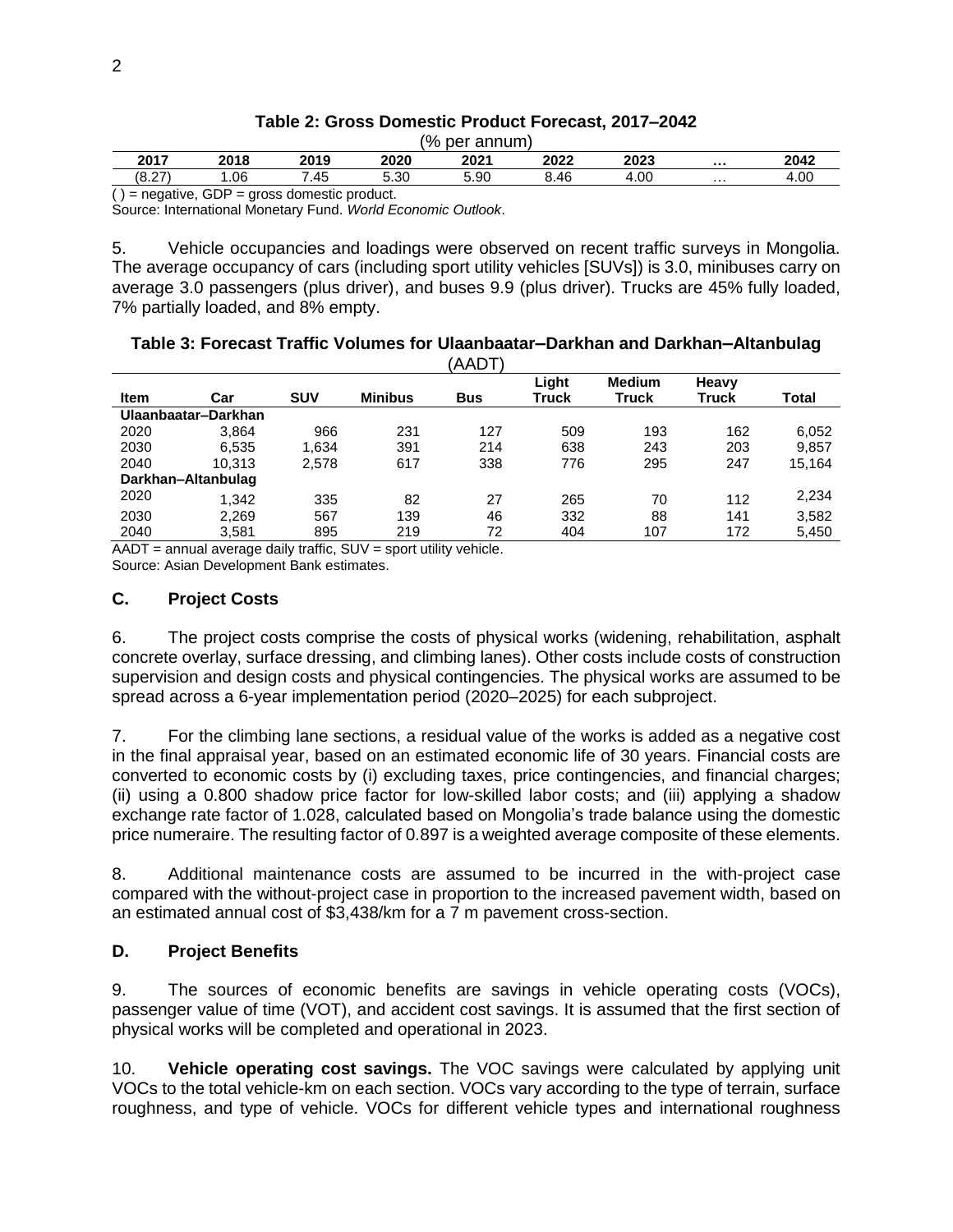index (IRI) were estimated using the VOC module of the industry standard Highway Development and Management Model (HDM-4). The resulting VOCs for a range of IRIs are shown in Table 4.

| (\$/kilometer, rolling terrain) |                      |                                |                  |                             |                |                               |                       |  |  |
|---------------------------------|----------------------|--------------------------------|------------------|-----------------------------|----------------|-------------------------------|-----------------------|--|--|
| IRI                             | <b>Medium</b><br>Car | Four-<br>Wheel<br><b>Drive</b> | <b>Light Bus</b> | <b>Medium</b><br><b>Bus</b> | Light<br>Truck | <b>Medium</b><br><b>Truck</b> | Heavy<br><b>Truck</b> |  |  |
| Paved road                      |                      |                                |                  |                             |                |                               |                       |  |  |
| 2.0                             | 0.25                 | 0.66                           | 0.24             | 0.32                        | 0.24           | 0.43                          | 0.71                  |  |  |
| 8.0                             | 0.29                 | 0.87                           | 0.28             | 0.39                        | 0.28           | 0.52                          | 0.86                  |  |  |
| 12.0                            | 0.33                 | 1.09                           | 0.33             | 0.46                        | 0.34           | 0.61                          | 1.00                  |  |  |
| 18.0                            | 0.40                 | 1.34                           | 0.43             | 0.57                        | 0.44           | 0.76                          | 1.25                  |  |  |

# **Table 4: Vehicle Operating Costs**

 $IRI =$  international roughness index.

Source: Asian Development Bank estimates.

11. **Value of time savings.** Unit values of time were derived from the most recent average gross monthly wage rate of the country of MNT960,000,<sup>4</sup> assuming 23% of trips were made for work purposes and an average of 3.0 passengers per car and 9.9 passengers per bus.<sup>5</sup> Following standard practice, trips made for work purposes were valued at the gross monthly wage rate plus employers' overheads (estimated at 50% of the gross wage), while other trips were valued at 30% of the net monthly wage rate. The resulting VOTs were calculated to be \$3.71/vehicle-hour for cars and \$12.25/vehicle-hour for buses. The unit VOTs were increased in line with forecast growth in GDP on an annual basis.

12. **Accident cost savings.** The value of benefits is based on the road safety assessment carried out by iRAP,<sup>6</sup> which assumes a cost of \$222,451 per fatality and \$55,613 per serious injury. Additional costs of \$2,225 per slight injury and \$445 per unit of material damage were derived from relationships to more serious accidents established by Ricardo-AEA<sup>7</sup> and DeJong.<sup>8</sup> Accident rates by category and standard of road were based on rates set out by DeJong, adjusted to the level of motorization in Mongolia. Accident rates for the improved road compared with the existing road were based on the assumption that a road with an IRI of 16 or more will have 40% more accidents than a road with an IRI of 2 or better (iRAP).<sup>9</sup> Roads with an IRI of 2-16 are assumed to have a proportionate change in accident rate.

13. The assumptions made relating to overall travel speed, surface roughness, and accident rates are summarized in Table 5.

 $\overline{a}$ 

<sup>4</sup> National Statistical Office.

<sup>5</sup> As observed in the origin–destination survey carried out for the project preparatory technical assistance.

<sup>&</sup>lt;sup>6</sup> The iRAP road safety design methodology uses road attribute risk factors to assess the likelihood that a crash will occur, and the severity of those that do occur, for both existing roads and road designs. The methodology involves an economic analysis of road safety countermeasure options, with benefits expressed in terms of the value of deaths and serious injuries prevented.

<sup>7</sup> Ricardo-AEA. 2014. *Update of the Handbook on External Costs of Transport*. [https://ec.europa.eu/transport/sites/transport/files/handbook\\_on\\_external\\_costs\\_of\\_transport\\_2014\\_0.pdf.](https://ec.europa.eu/transport/sites/transport/files/handbook_on_external_costs_of_transport_2014_0.pdf)

<sup>8</sup> DeJong et al. 2012. *Update of the Value of Safety Methodology*.

<sup>9</sup> iRAP. 2017. *Analysis of changes in the rate of severe crashes for typical road infrastructure investments*. [https://www.irap.org/2018/01/analysis-of-changes-in-the-rate-of-severe-crashes-for-typical-road-infrastructure](https://www.irap.org/2018/01/analysis-of-changes-in-the-rate-of-severe-crashes-for-typical-road-infrastructure-investments/)[investments/.](https://www.irap.org/2018/01/analysis-of-changes-in-the-rate-of-severe-crashes-for-typical-road-infrastructure-investments/)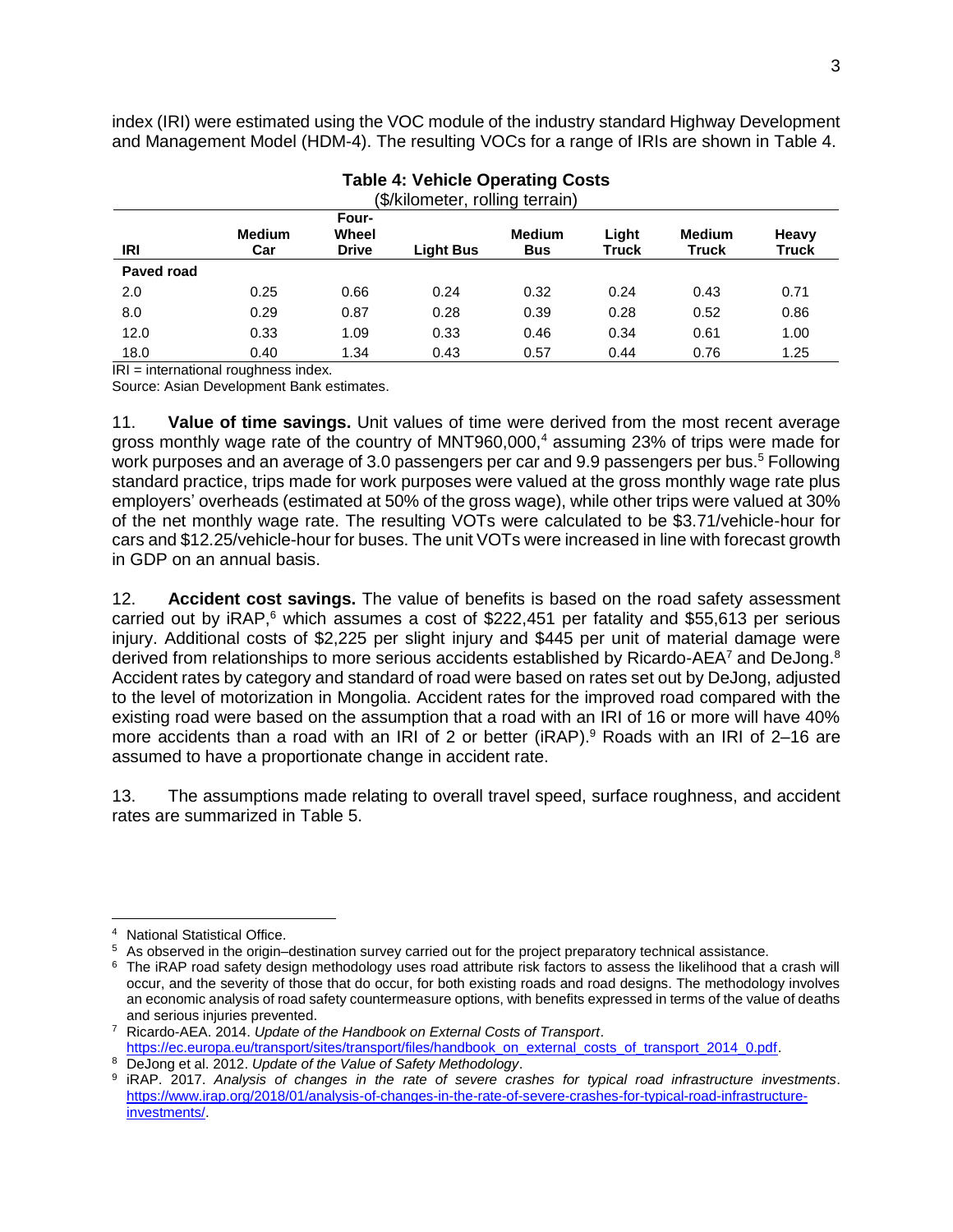|                         |                                                         | Road  |                                          | <b>Truck</b>                             |     | Terrain |                                                  |
|-------------------------|---------------------------------------------------------|-------|------------------------------------------|------------------------------------------|-----|---------|--------------------------------------------------|
| <b>Item</b>             | <b>Scenario</b>                                         | Type  | <b>Speed</b><br>(km/h)                   | <b>Speed</b><br>(% of light<br>vehicles) | IRI | Type    | <b>Accident Rate (per</b><br>million vehicle-km) |
| Ulaanbaatar–<br>Darkhan | Without<br>project                                      | Paved | 70                                       | 80                                       | 6   | Rolling | 1.05                                             |
|                         | With project                                            | Paved | 77                                       | 80                                       | 4   | Rolling | 1.01                                             |
| Darkhan-<br>Altanbulag  | Without<br>project                                      | Paved | 70                                       | 80                                       | 4   | Rolling | 1.05                                             |
| י הי                    | With project<br>interestional recordinate index. Irrela | Paved | 77<br>المتناصبا وتحاجر بمواطنه والمحاذيا | 80                                       | 4   | Rolling | 1.01                                             |

# **Table 5: Project Characteristics and Benefit Assumptions**

IRI = international roughness index, km/h = kilometers per hour.

Source: Asian Development Bank estimates.

## **E. Results of the Economic Cost–Benefit Analysis**

14. The costs and benefits were assessed for the two sections and combined to produce an overall economic internal rate of return (EIRR) and net present value (NPV). The streams of costs and benefits for the two road sections are shown in Table 6. The indicators show that the overall combined project is highly economically viable.

| <b>Maintenance</b> |         |              |              | $\frac{1}{2}$<br><b>Benefits</b> |             |                 |              |                               |                 |
|--------------------|---------|--------------|--------------|----------------------------------|-------------|-----------------|--------------|-------------------------------|-----------------|
| Year               | Capital | <b>Costs</b> | <b>Total</b> | <b>VOC</b>                       | <b>Time</b> | <b>Accident</b> | <b>Total</b> | <b>Benefit</b>                | <b>NPV</b>      |
| 2019               | 0.0     | 0.0          | 0.0          | 0.0                              | 0.0         | 0.0             | 0.0          | 0.0                           | 0.0             |
| 2020               | 2.6     | 0.0          | 2.6          | 0.0                              | 0.0         | 0.0             | 0.0          | (2.6)                         | (2.2)           |
| 2021               | 5.2     | 0.0          | 5.2          | 0.0                              | 0.0         | 0.0             | 0.0          | (5.2)                         | (4.0)           |
| 2022               | 7.3     | 0.0          | 7.3          | 0.0                              | 0.0         | 0.0             | 0.0          | (7.3)                         | (5.2)           |
| 2023               | 9.5     | 0.1          | 9.5          | 12.7                             | 3.1         | 3.6             | 19.4         | 9.9                           | 6.4             |
| 2024               | 13.8    | 0.1          | 13.9         | 13.3                             | 3.5         | 4.0             | 20.8         | 6.9                           | 4.1             |
| 2025               | 9.0     | 0.2          | 9.2          | 14.0                             | 3.8         | 4.4             | 22.2         | 13.0                          | 7.1             |
| 2026               | 0.0     | 0.2          | 0.2          | 14.6                             | 4.2         | 4.8             | 23.6         | 23.4                          | 11.7            |
| 2027               | 0.0     | 0.2          | 0.2          | 15.3                             | 4.5         | 5.2             | 25.0         | 24.8                          | 11.4            |
| 2028               | 0.0     | 0.2          | 0.2          | 16.0                             | 4.9         | 5.6             | 26.4         | 26.2                          | 11.0            |
| 2029               | 0.0     | 0.2          | 0.2          | 16.6                             | 5.2         | 6.0             | 27.8         | 27.6                          | 10.7            |
| 2030               | 0.0     | 0.2          | 0.2          | 17.3                             | 5.5         | 6.4             | 29.2         | 29.0                          | 10.3            |
| 2031               | 0.0     | 0.2          | 0.2          | 18.2                             | 6.3         | 7.2             | 31.7         | 31.4                          | 10.3            |
| 2032               | 0.0     | 0.2          | 0.2          | 19.1                             | 7.0         | 8.0             | 34.1         | 33.9                          | 10.1            |
| 2033               | 0.0     | 0.2          | 0.2          | 20.0                             | 7.8         | 8.8             | 36.6         | 36.4                          | 10.0            |
| 2034               | 0.0     | 0.2          | 0.2          | 20.9                             | 8.5         | 9.6             | 39.1         | 38.8                          | 9.8             |
| 2035               | 0.0     | 0.2          | 0.2          | 21.9                             | 9.3         | 10.4            | 41.6         | 41.3                          | 9.5             |
| 2036               | 0.0     | 0.2          | 0.2          | 22.8                             | 10.0        | 11.3            | 44.0         | 43.8                          | 9.3             |
| 2037               | 0.0     | 0.2          | 0.2          | 23.7                             | 10.7        | 12.1            | 46.5         | 46.3                          | 9.0             |
| 2038               | 0.0     | 0.2          | 0.2          | 24.6                             | 11.5        | 12.9            | 49.0         | 48.7                          | 8.7             |
| 2039               | 0.0     | 0.2          | 0.2          | 25.5                             | 12.2        | 13.7            | 51.4         | 51.2                          | 8.4             |
| 2040               | 0.0     | 0.2          | 0.2          | 26.4                             | 13.0        | 14.5            | 53.9         | 53.7                          | 8.1             |
| 2041               | 0.0     | 0.2          | 0.2          | 27.4                             | 13.7        | 14.5            | 55.6         | 55.3                          | 7.6             |
| 2042               | 0.0     | 0.2          | 0.2          | 28.3                             | 14.4        | 14.5            | 57.2         | 57.0                          | 7.2             |
|                    |         |              |              |                                  |             |                 |              | <b>NPV @9%</b><br><b>EIRR</b> | 176.37<br>60.7% |

**Table 6: Economic Evaluation of Project Sections Combined** (\$ million)

 $( )$  = negative, EIRR = economic internal rate of return, NPV = net present value.

Source: Asian Development Bank estimates.